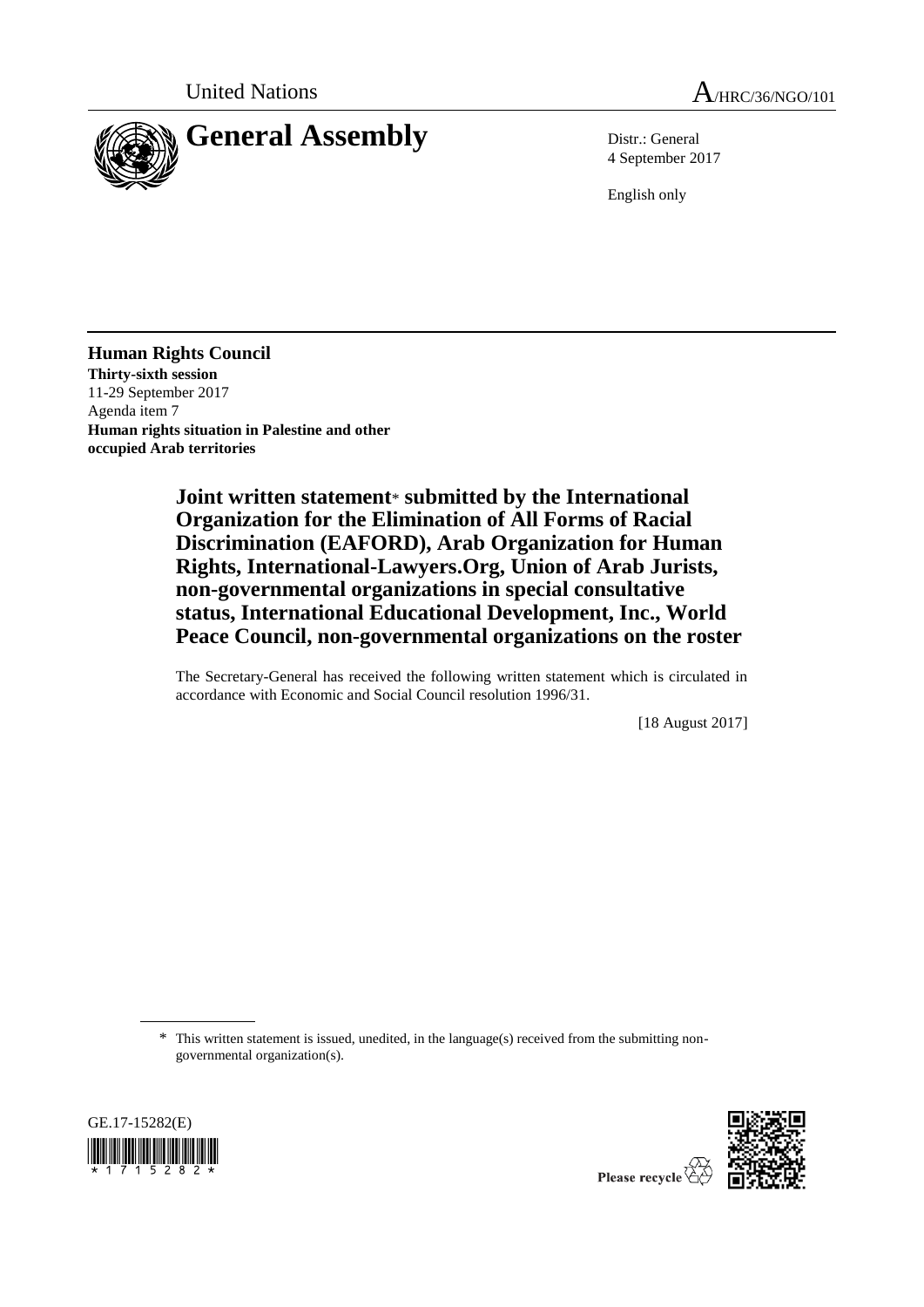# **Lives in Debris and Scarcity\***

Fulfillment of the right to an adequate standard of living depends on a number of other economic, social and cultural rights, including the right to property, the right to work, the right to education and the right to social security. Israel has failed to ensure equal enjoyment of such fundamental rights between Jewish and non-Jewish populations in all areas under its effective control. With the Palestinian economy, the movement of goods and people, the natural resources and the allocation of water resources, and the development of infrastructure rigidly subjected to the control of the Occupying Power, which additionally imposes curfews and launches operations, it is difficult to imagine the realization of the right to an adequate standard of living.

These factors are compounded by further region-specific policies and practices detrimental to this basic right: The longstanding blockade and recurrent large-scale military operations in Gaza and the discriminatory zoning and planning regime in Area C of the West Bank and East Jerusalem and entailed land confiscation, house demolitions, and destruction of agriculture. In East Jerusalem, the refusal or revocation of residency rights and denial of equal access to basic services and the provision of vital infrastructure are decisive. Inside Israel, the land and development model discriminates against and displaces Palestinian citizens. The Israeli imposed siege over Gaza and recurrent military operations have resulted in, *inter alia*, the collapse of Gaza's economy, acute shortage of basic goods and essential services, and high drop-out rates in schools.

# Right to Housing

Palestinians' right to housing continues to be trampled – as the UN Special Rapporteur on the right to adequate housing already concluded in 2012: "From the Galilee and the Negev to East Jerusalem and the West Bank, the Israeli authorities promote a territorial development model that excludes, discriminates against and displaces minorities, particularly affecting Palestinian communities."1

In all areas of the Occupied Palestinian Territory, the housing sector continues to be negatively affected by the Israeli occupation and apartheid practices, registering a significant housing deficit of residential units and largely inadequate housing conditions. The semi-private status allocated to the World Zionist Organization (WZO), the Jewish Agency (JA) and the Jewish National Fund (JNF) provide legal mechanisms for the reinforcement of discrimination against Palestinians with regards to planning and zoning, and managing the property and land in Israel and the Occupied Palestinian Territory, and thereby cater housing to the exclusive benefit of Jewish nationals.

In East Jerusalem, where the Israeli authorities incessantly seek to limit the number of Palestinians, the denial of building permits to Palestinians and the demolition of Palestinian homes have resulted in housing shortage and immense overcrowding. In one incident on 19 August 2014, for instance, Israeli authorities demolished all structures in the Bedouin community of Tel al-Adassa in East Jerusalem on the basis of lacking building permits, rendering all seven families of around 39 people homeless. Housing conditions are also severely affected by recurrent military operations, during which residential structures and shelters are leveled to the ground, leading to large scale displacement. Also among Palestinian citizens of Israel, inadequate housing conditions prevail.

#### Right to Food

Israel's control over Palestinian land and movement, economic activity and trade substantially impacts Palestinians' right to food and substantially reduces the range of foodstuffs. One decisive factor is Israel's annexationist and restrictive practices in Area C.

In the West Bank, Israeli forces and settlers have destroyed Palestinian agricultural land and means of subsistence. For instance, Israel has converted Palestinian land into garbage dumps by disposing of toxic products and untreated waste

1 Rolnik (2012).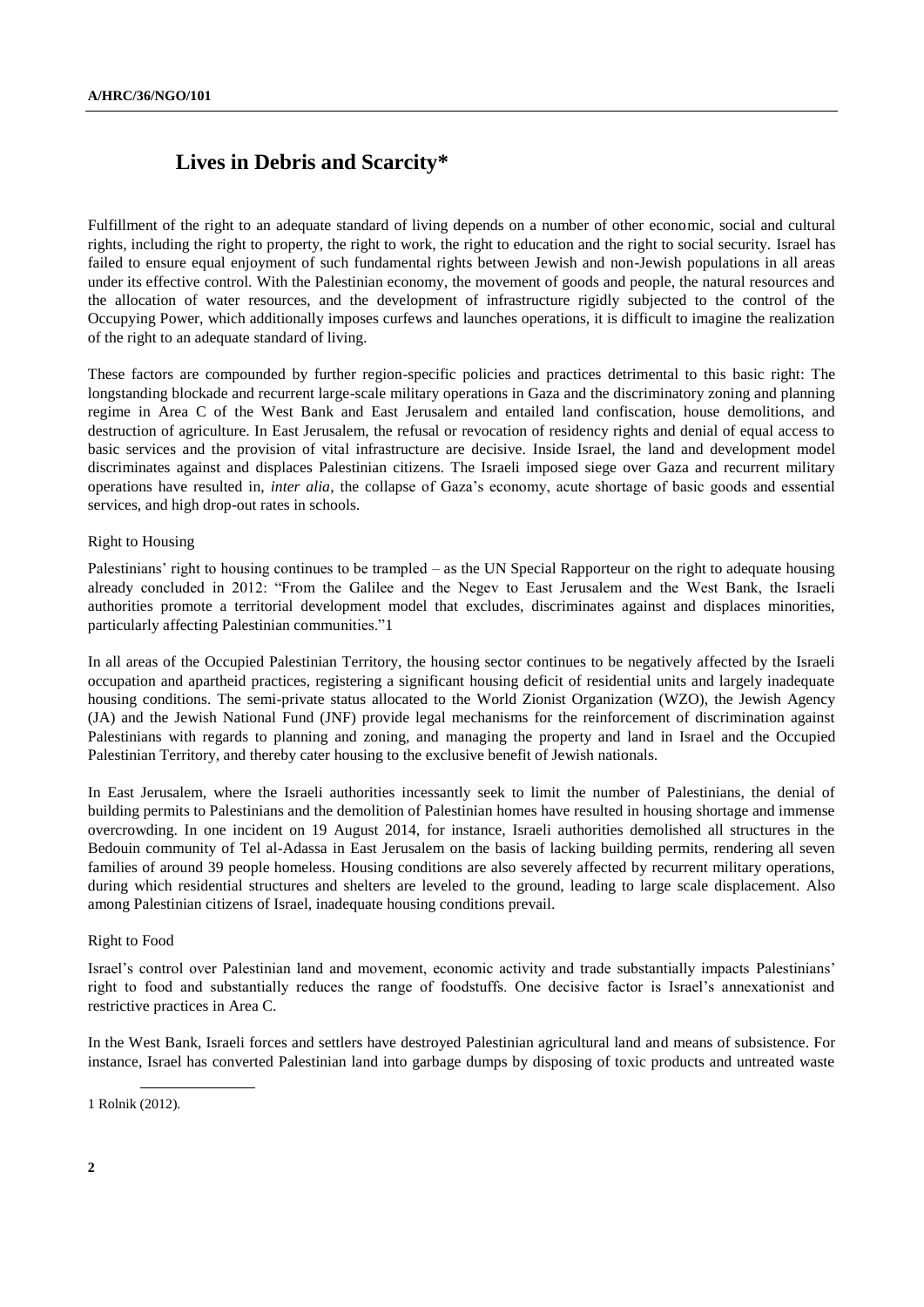water in Palestinian valleys and on agricultural land. Moreover, it fails to prevent or is complicit in the contamination of Palestinian fields and wells by Israeli settlers, which causes the poisoning and killing of livestock. According to OCHA (2015), the vast majority of residents (93 percent) in Area C are vulnerable with regards to access to land, with 15 percent experiencing high vulnerability and 46 percent medium vulnerability2.

With the imposition of the blockade on Gaza, Israel also banned the import of thousands of commodities, including food stuffs. The high poverty rate in Gaza mainly caused by the siege aggravates food insecurity among households, which amounted to 47 percent by November 20163. During periods of military operations, food prices inflate and basic foodstuffs are in short supply. Products such as meat and fish, vegetables and fruit are then barely obtainable. While Gaza holds rich reserves of fish, the enforcement of access-restricted areas at sea continues to devastate the once flourishing Palestinian fishing industry because it prevents fishermen from fishing in the richest fishing areas, forcing them to fish in overfished and heavily polluted waters. This costs many Gazan families their livelihood and major source of food. The effects of these economic restrictions and other activities are reflected in a continuously high dependency on food assistance and a high poverty rate.

# Right to Water and Sanitation

The right to water and sanitation is intrinsic to the right to an adequate standard of living and the right to the highest attainable standard of health enshrined in the CESCR. Every person is entitled to sufficient and safe water as well as water and sanitation services that are within safe physical reach, are affordable, and conducive to public health and the environment. However, Palestinians are deprived thereof due to Israel's control over and exploitation of Palestinian natural resources, as well as obstruction or destruction of vital services and infrastructure.

Palestinians are deprived of essential public services marked by inadequate sewerage facilities and acute water scarcity – mainly owing to the destruction of main water pipes supplying Palestinian villages, unfair water distribution, the isolation of Palestinian neighborhoods from water sources, and the pollution of sewage water. This situation is compounded by the prevention of construction and maintenance of water and sanitation infrastructure, as well as by the prohibition of construction of wells. For instance, as South Hebronite village of Al-Duqaiqah is not connected to water grid, villagers have to purchase water from water-trucks at four times the cost of the average water tariff for private use in Israel. Palestinians are thus largely dependent on the water supply by the Israeli company Mekorot, which ironically draws on Palestinian water resources. However, the company occasionally interrupts its provision in Palestinian cities and villages for extended periods, while it continues to supply Israeli settlements. One such occasion was in June 2016, during Ramadan.

In Area C, 49 percent of residents experience vulnerability to water, sanitation and hygiene – with 20 percent of residents suffering from high vulnerability. The vulnerability level is based on weighted indicators: Residential areas connection to water networks, price of water tanker, and concerns on water quality. A further factor is settler violence with regards to pollution of land and water.4

As Israel made itself Gaza's major supplier of electricity and sole source of fuel, the sanctions and blockade imposed on Gaza have directly led to the violation of the right to water and sanitation. Supplies needed for the reconstruction and consolidation of water, sewage and sanitation facilities are denied entry and fuel and equipment for water treatment facilities are restricted. This forces the Gaza Coastal Municipality Water Utility to release untreated or partially treated sewage into the Mediterranean Sea, which damages marine environment, pollutes Gaza's underground aquifer (the main water source), and thus poses a substantial health hazard. Mere 5 percent of piped water is potable. The risk of

<sup>2</sup> The vulnerability level is based on indicators that are directly linked to food security: Main livelihood, access to land, decrease in amount of cultivated lands and cows and sheep, and cost of water tank. Access to land is impacted to differing degrees by the West Bank Barrier, bypass roads, "military areas", closure obstacles, settlement activities, is blocked through settler violence, or can only be achieved through prior coordination.

<sup>3</sup> https://www.ochaopt.org/content/gaza-strip-humanitarian-impact-blockade-november-2016

<sup>4</sup> https://public.tableau.com/profile/ocha.opt#!/vizhome/WASH\_VPP/DashAccessland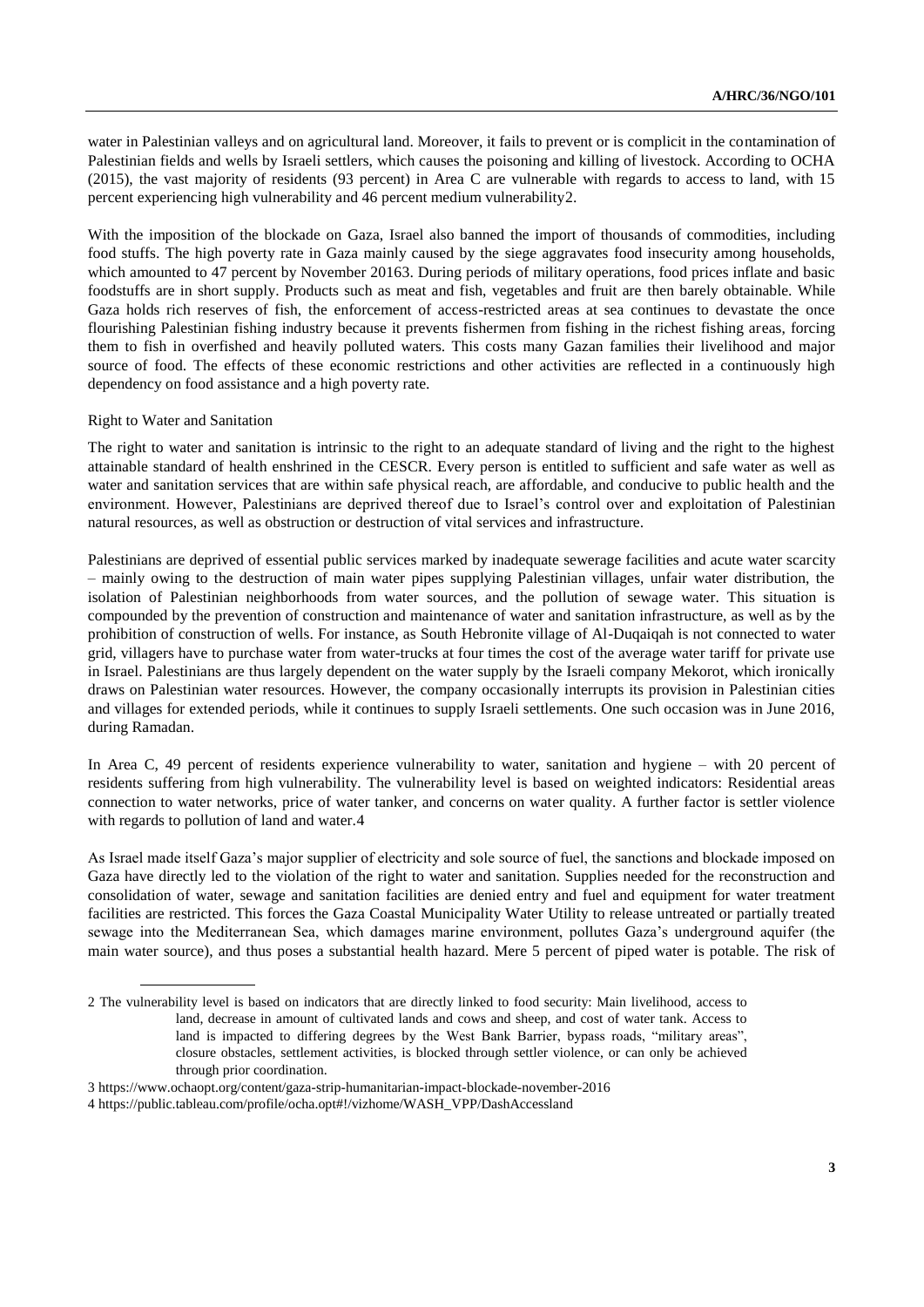#### **A/HRC/36/NGO/101**

waterborne diseases and of flooding and displacement has grown consistently as a result of lacking sewage treatment and pollution.

# Right to Health

After having devolved responsibility for the health system in the Occupied Palestinian Territory to the PA, Israel, as Occupying Power, still remains responsible for ensuring the overall fulfillment of Palestinian right to health without discrimination. However, Israeli activities in the Occupied Palestinian Territory have systematically violated this right and impaired the PA's ability to fulfill it. The health sector is severely affected by, *inter alia*, a lack of investment into and resulting insufficiency and inadequacy of facilities, shortage in medical supplies and equipment, including medicines and vaccinations, movement restrictions on staff and patients, power outages, and contaminated water.

Moreover, Israeli authorities have actively closed down Palestinian health facilities. As a result, patients have to be referred to high cost Israeli hospitals – at the expense of the Palestinian medical budget, whose reduction inhibits the improvement of health services in the Occupied Palestinian Territory. The depletion of the Palestinian medical sector has resulted in high infant mortality rates and nutritional problems.

In the West Bank, movement restrictions through the curfews, the Wall, military checkpoints, and other obstacles severely impede Palestinians' access to adequate medical care. At checkpoints, Israeli forces routinely refuse passage to Palestinians, including patients whose lives are endangered. The Wall is a major impediment to health services. Palestinian inhabitants of the "Seam Zone" are particularly vulnerable to delays at checkpoints. Palestinian residents of Area C are extremely vulnerable to health, especially due to Israeli control over land and movement, as well as due to the depletion of the health care sector.

In Gaza, the healthcare sector is almost incapacitated. Sanctions imposed by Israel and the Palestinian Authority and the cutting of energy supplies imperil healthcare infrastructure and services in Gaza. In 2014, Israeli attacks stroke and destroyed or severely damaged more than half the hospitals and health centers in Gaza 5, which are accorded special protection under international law, severely diminishing the capacity of the health sector to respond to the needs during and after the escalation. Offensives entail the bombardment of public utilities, *inter alia*, vital civilian infrastructure such as water and sanitation installations, the sole Gaza Power Plant, water desalination stations, the main water pipelines and sewerage networks, and power transformers. This has adversely impacted healthcare centers, which are forced to use generators to power life-saving equipment due to power outages. Health and water facilities along with waste collection services and desalination plants currently sustained by UN emergency fuel are expected to run out by October.

Gaza's health system is suffocating under the siege  $-$  a situation that has deteriorated due to the electricity crisis. While children suffer from anemia and chronic malnutrition as well as from psychological illnesses, hospitals are short on essential medications, radiotherapy, chemotherapy, as well as on imaging and dialysis machines, neonatal incubators, and other live-saving equipment – many of which even break down due to power outages. Besides, medical staff is unable to obtain professional training outside Gaza. While many are therefore forced to seek treatment outside Gaza, medical treatment outside Gaza is severely restricted due to Israel's permit regime and has practically been terminated following the PA's suspension of support for medical referrals. Women suffering from breast cancer are often treated with mastectomy due to lacking facilities and are dying at two to three times the rates of women receiving appropriate treatment.

During military operations, large-scale destruction of objects indispensable to the survival of the civilian population, such as water and sanitation facilities and the power plant, is extremely detrimental to Palestinians' rights to an adequate standard of living and to health. Meanwhile, provided humanitarian assistance is usually inadequate given the chronic shortage of medical supplies and equipment, the extensive need resulting from the overwhelming number of

<sup>5</sup> For instance, the Secretary General noted (A/69/926–S/2015/409) that Israeli directly targeted Al-Aqsa Martyrs Hospital numerous times on 21 July without previous warning, killing three persons and wounding 40.